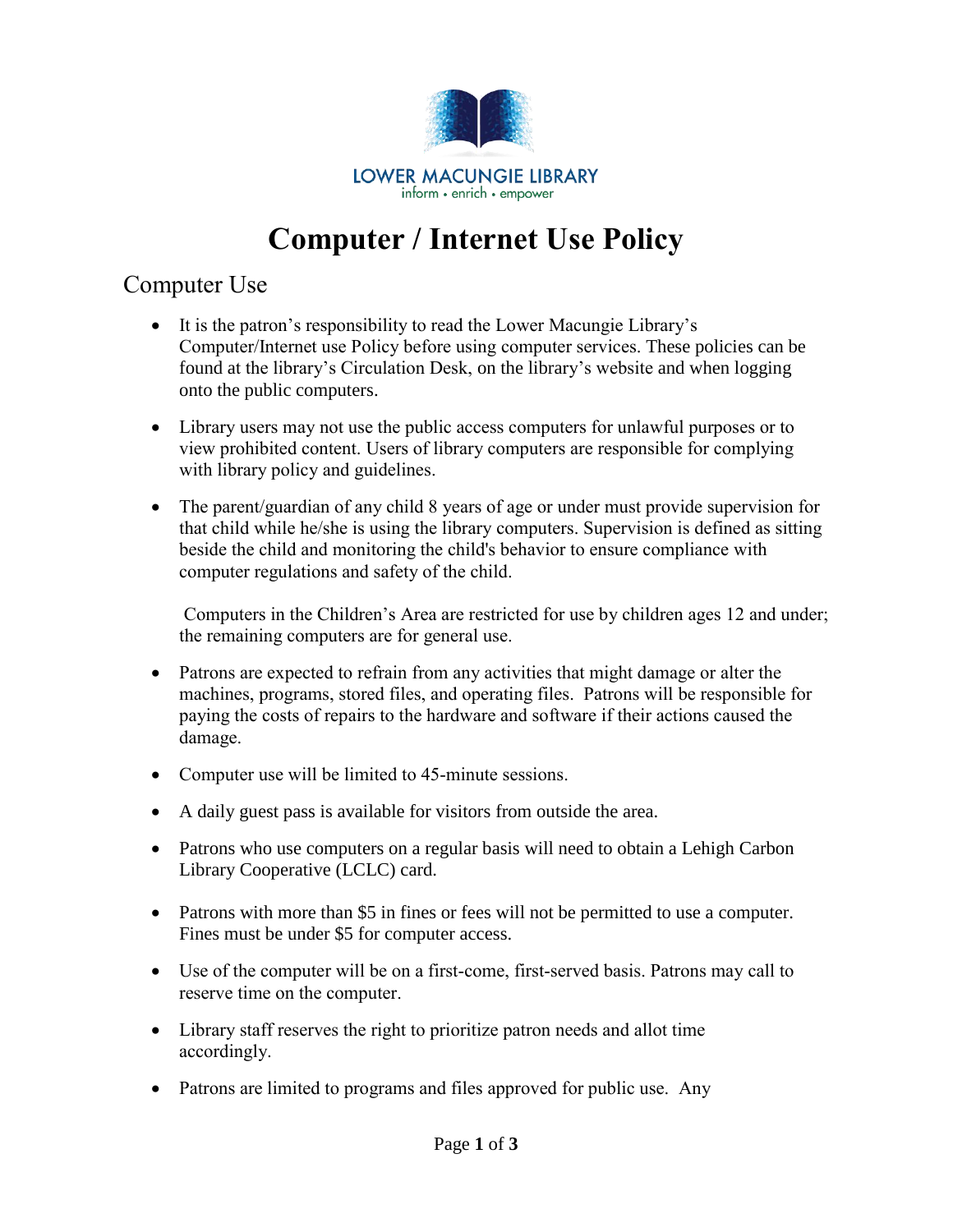intrusion into private library files or programs will result in loss of computer privileges. Reinstatement of privileges is left to the discretion of the Executive Director.

- Patrons may bring in their own data CD or flash drive to access saved files that are approved for public use. Patrons may also save work in progress to a CD or flash drive. The library is not responsible for any corruption of data that may occur or for flash drives and other devices left in the library.
- Patrons are highly encouraged to routinely save materials to a personal external storage device during computer sessions. Patrons may temporarily save material to the Desktop; however, files or other data found on the hard drive will be deleted after the computer session expires and cannot be recovered. The library is not responsible for any loss of data during public computer use.
- Printing (black/white  $\&$  color) is available from the public computers for a minimal fee.

## Internet Use

- Information available via the Internet may be protected by copyrights or trademarks; use of such information must not violate any copyright or trademark law.
- Because the Internet allows access to ideas, information, and commentary from sources around the world, the library cannot control its content. Therefore, individual users must accept responsibility for determining the validity and accuracy of information located on the Internet.
- In compliance with requirements of the Children's Internet Protection Act (CIPA), the library filters all computers with Internet access. Parents or legal guardians should guide their children in the use of the Internet and inform them about materials they should not use. Library staff will seek to limit exposure of children to materials of an explicit sexual nature\* through filtering of computers, monitoring use of Internet terminals when possible and intervening in online sessions when necessary. However, staff monitoring and filtering software do not offer absolute protections against the possibility that children may encounter sexually explicit and/or violent materials while online.
- Patrons are expressly prohibited from viewing sexually explicit material.\*It is a felony offense in the state of Pennsylvania "to display or cause to display any explicit sexual material...on any...viewing screen in such manner that the display is visible...in any…establishment…where minors, as part of the general public or otherwise, are or will probably be exposed to view all or any part of such materials." --Title 18 Penna. C.S. - Sect. 5903. Therefore, viewing of such material in the Library will not be permitted. Violation of this provision may result in the immediate termination of computer privileges.
- The Internet and its available resources may contain material of an obscene nature. Viewing of certain materials in the public library may be considered improper in time,